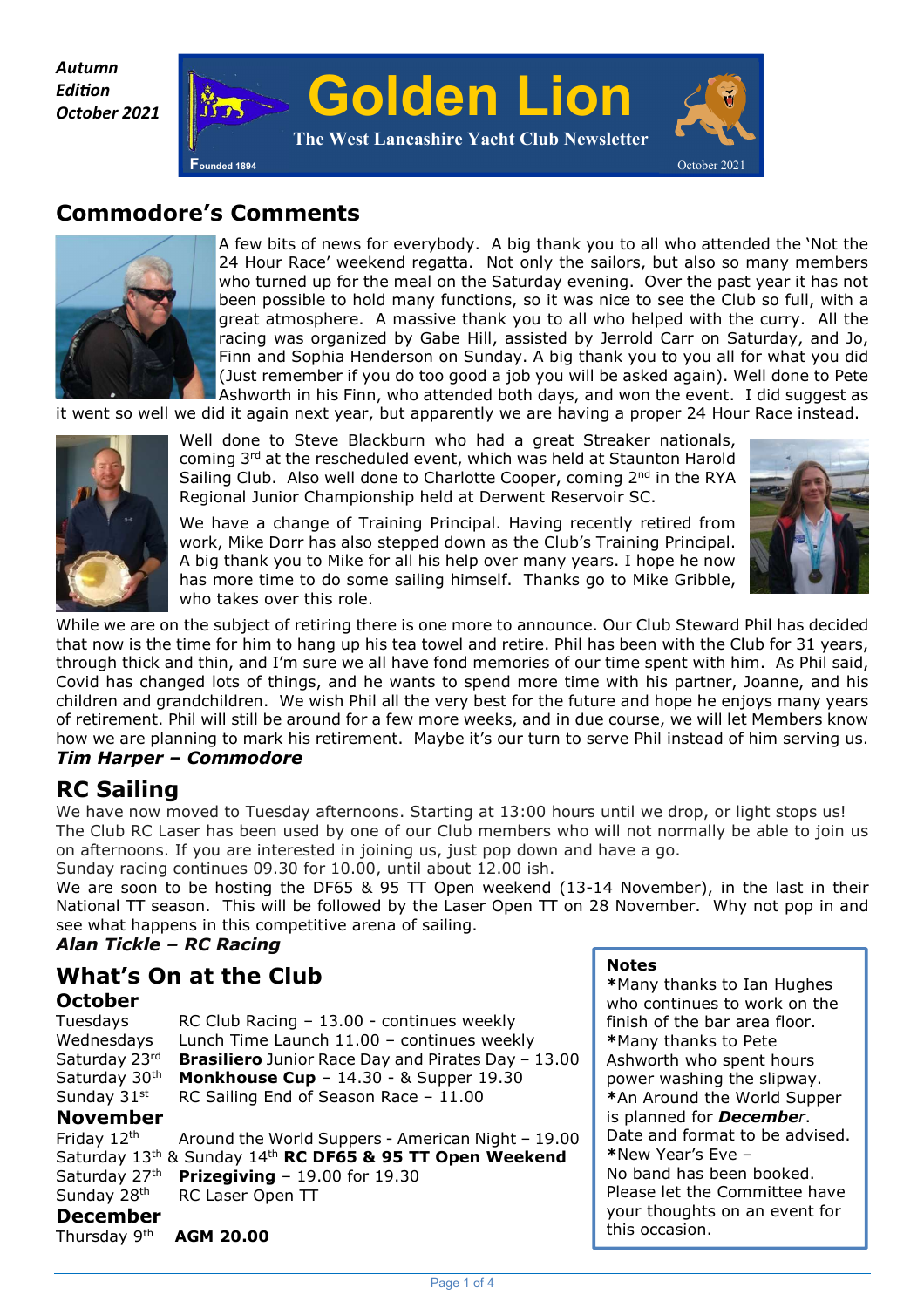# **Club Dinghy Hire Scheme**

**- Re-introduced Sept 2021**

WLYC

**WEST LANCASHIRE YACHT CLUB** 



The aim of this scheme is to give our newer members the opportunity to develop their sailing skills, without having to first purchase a boat of their own.

The Club has several dinghies used for training and coaching, as well as for members to hire. The RS Quests are on loan from Southport Sea Cadets, and may be used by them for their own training at times.

With immediate effect, Mike Gribble (Training Principal) has agreed to manage the assets appropriately, to ensure the security of the boats and fair access for all parties. Members will not therefore be frustrated by turning up at the Club to use the boats when they are not available for use.

### **Who Can Hire a Club Dinghy?**

Any member who has successfully completed an RYA Level 2 dinghy course, or, if a more experienced sailor, been shown previously how to rig, launch and recover that type of boat.

Junior members can only hire a dinghy if accompanied by a parent, guardian or responsible adult. This person does not have to sail in the boat.

Mike Gribble has discretion on the suitability of all hire bookings and may, where appropriate, refuse the hire request.

#### **What Dinghies are available for Hire?**

Club dinghies are a mixture of single and double handed boats. We have 6x RS-Quest, 1x Mirror, 3x RS-Feva, 4x Toppers, and 12x Optimists for hire.

#### **When are the Dinghies available for Hire?**

Club dinghies are largely used to train/coach members and sea cadets how to sail. Use of the boats for training and coaching takes precedence over boat hire.

Club dinghies can be hired both for an informal sail or to take part in Club racing, only when an organised Club activity is taking place. Boats cannot be hired outside of scheduled Club activities. This is to ensure that there are always more experienced sailors on hand to assist with rigging, launching and recovering the boats.

#### **Hire Charge?**

Club dinghies are not cheap to run (lake licences, parking fees, insurance and maintenance costs) therefore we ask members to contribute to their running costs through this scheme with an appropriate hire charge.

- **Crewed**  RS-Quest, RS-Feva £10 per session (includes racing).
- **Single Handed** Mirror, Toppers, Optimists £5 per session.

#### **How to Hire a Club Dinghy?**

- 1. Contact Mike Gribble to confirm boat availability. His number is 07852 992831
- 2. Once down to sail, obtain a payment envelope from the noticeboard beside the bar, complete details and post envelope with payment where appropriate under bar door or hand it to the Club Steward.

(Card payments are acceptable if the bar or galley is open).

- 3. Obtain sails and foils from boathouse. Mike will advise how to do this.
- 4. Return sails and foils to the boathouse for secure storage.
- 5. Record any damage or missing equipment in the 'Dinghy Maintenance Log' kept in the boathouse next to the rudder store
- 6. Lock boathouse and return keys to their safe place in the Clubhouse.

#### **\*\*\*\*\*\*\***

# **Edith Wilson (1920 – 2021)**

Edith died on 26<sup>th</sup> August at the venerable age of 101. Edith joined West Lancashire Yacht Club in 1959, 62 years ago. She rapidly became a prominent member, particularly in support of her late husband Kirk Wilson, when he was Commodore (1964 – 1965). The ten years starting from the time when Kirk was Commodore, was a pivotal period in our Club's history, including: the move across the lake to our new Clubhouse, and the development of the first 24 Hour Race. In recognition of her contribution to the Club over such a long time, Edith was made an Honorary Member in 2001. Our thoughts and sympathies are with Edith and Kirk's daughters Anne and Tricia, their husbands Graham and James, and their families. *Kathy Robinson*

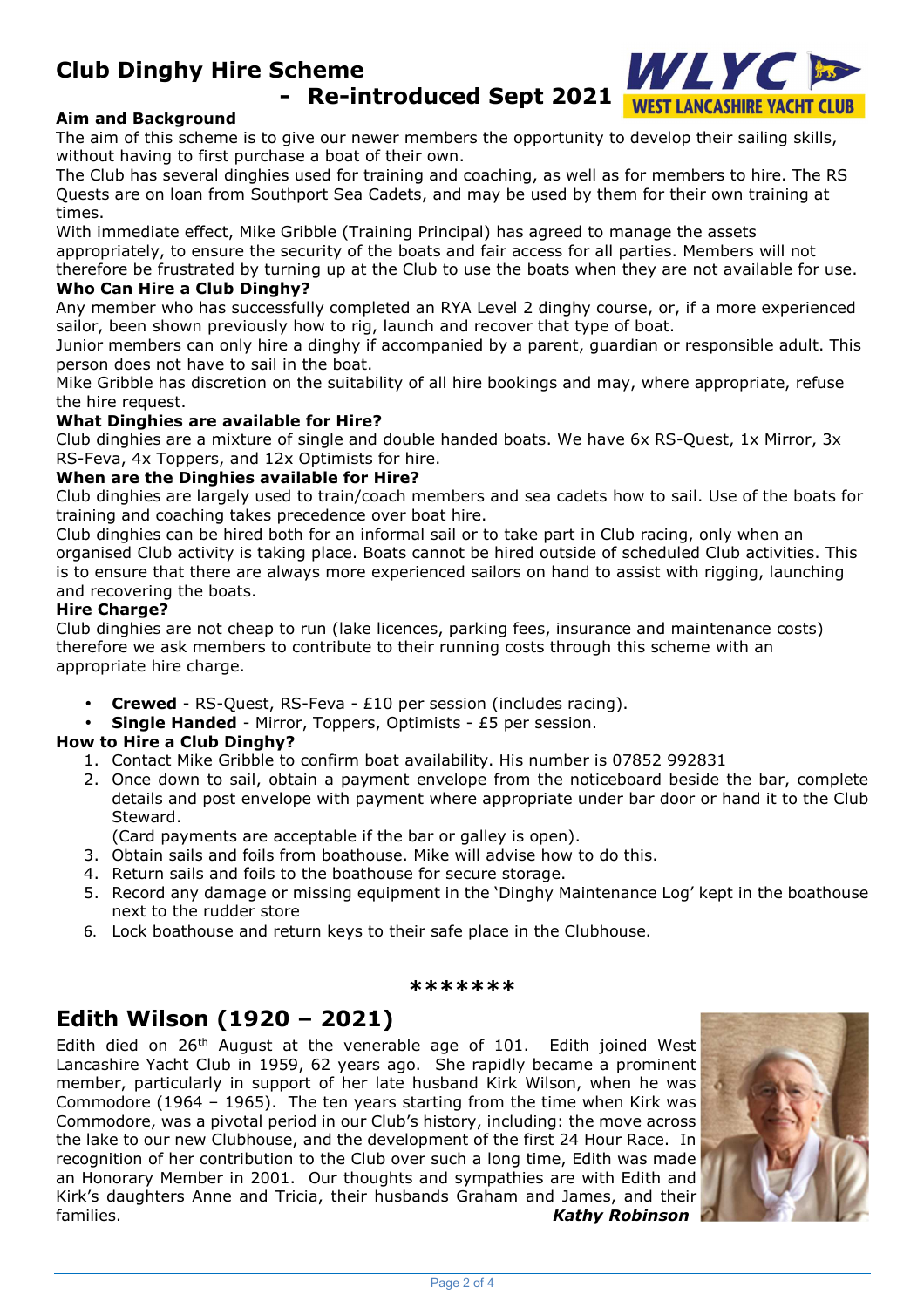# **William Gordon Callaghan (1942 - 2021)**



At the tender age of fifteen Gordon left school and started his career as a butcher working in his uncle's shop in Liverpool. He then joined the Merchant Navy as a butcher, traveling to and from New York. This gave him his first taste for travel. He left after two years, returning home, to open his own butcher's shop. Within a short time Gordon had successfully grown his business to three shops and a manufacturing unit. His hard work resulted in him becoming the youngest President of the Meat Traders Association. His flagship shop in Maghull continues to be at the heart of the shopping community.

During this period of time, Gordon met Linda, and they married in 1968. It wasn't long before Howard and then Emma were added to the family. Gordon and Linda were delighted when, four years ago, their grandson - William was born.

As a young man, Gordon started racing dinghies at Southport Sailing Club, where he owned a Fireball and an Enterprise. He also sailed a Trapper 22 - 'Why Not' on Windermere. It was here that he went into partnership with two other members of the Lake District Boat Club to buy a Beneteau 42 which was moored in Estepona, Spain. In 1985, Gordon joined WLYC and sailed his Enterprise 'Hello' with Linda. Gordon was a competitive and successful sailor competing in lake and tidal series racing. When eligible he travelled to compete in the annual Enterprise Masters. Later he also owned a Streaker and was the Class Captain. Offshore sailing was always a great love for Gordon, he regularly chartered boats in Greece, Turkey and Croatia with friends and family. He also joined other WLYC members on their yachts to sail the west coast of Scotland and the Isles of Scilly on various Commodore's cruises. Gordon also enjoyed sailing the Pacific Ocean on Bob Willetts circumnavigation, with Tony Halliwell in the Baltic, and with Dave Pratt on various trips. Gordon was a qualified Training Instructor and spent many years enthusiastically teaching and encouraging new members to sail. He was also responsible for running the bar at the 24 Hour Race, a very important job! Gordon held many positions at WLYC including House Chair, Commodore (1997-98) and President (2005-08).

Gordon joined Maghull Rotary in the early 1980s and was active in various fundraising projects - including the yearly barn dances featuring his famous barbecues. Gordon also had many other interests. He was a member of Southport and Ainsdale Golf Club where he enjoyed playing with Linda and his many friends. He represented S&A playing for the Seniors team against other clubs. His main claim to fame was a hole in one on the first hole. He played in West Lancs' Whitehead Bowl golf trophy for several years, and won it on no fewer than four occasions.

His enthusiasm for life didn't stop at sailing and golf. He also went skiing, sometimes twice a year, and had a great passion for traveling. He travelled to over fifty countries flying, sailing or in his beloved Morgan car. Gordon, who was always so positive and cheerful and will always be remembered, by those who were lucky enough to have known him - for his generosity, and his great enthusiasm for life. We will remember too, his broad white smile and his hair that never went grey! Gordon, will be sadly missed - but remembered by all. *Ian Williams*

# **Linda Hurst (1948 – 2021)**



Linda passed away peacefully at home on 5<sup>th</sup> September, following a long illness. Linda and her husband Rick joined West Lancashire Yacht Club in 1985. They both learnt to sail in the Club and, while Rick bought a GP14, Linda bought a Laser, that she sailed with typical enthusiasm and determination. Linda and Rick sailed offshore in their own yacht, that they based at Kingswear Marina, at Dartmouth. They also joined in many Club offshore cruises, particularly on the west coast of Scotland, when their boat was based up there for a time. Linda was a talented artist and had remarkable Project Management skills that she generously offered the Club. In particular she was Chair of the Ladies Committee when Rick was Commodore (2001 – 2002) and for many years Head of 24 Hour Race Catering. Whilst she was Madam Commodore she organised and hosted a number of very successful charity events at the Club. More recently Linda's artistic talents were called on to create the Club's 125<sup>th</sup> Anniversary Dinner Menu, which featured pictures and snippets of information about the Club's history as a special souvenir.

Linda will always be remembered for her energy, creativity and phenomenal organisational skills. Our thoughts and sympathies are with her husband Rick. *Kathy Robinson*